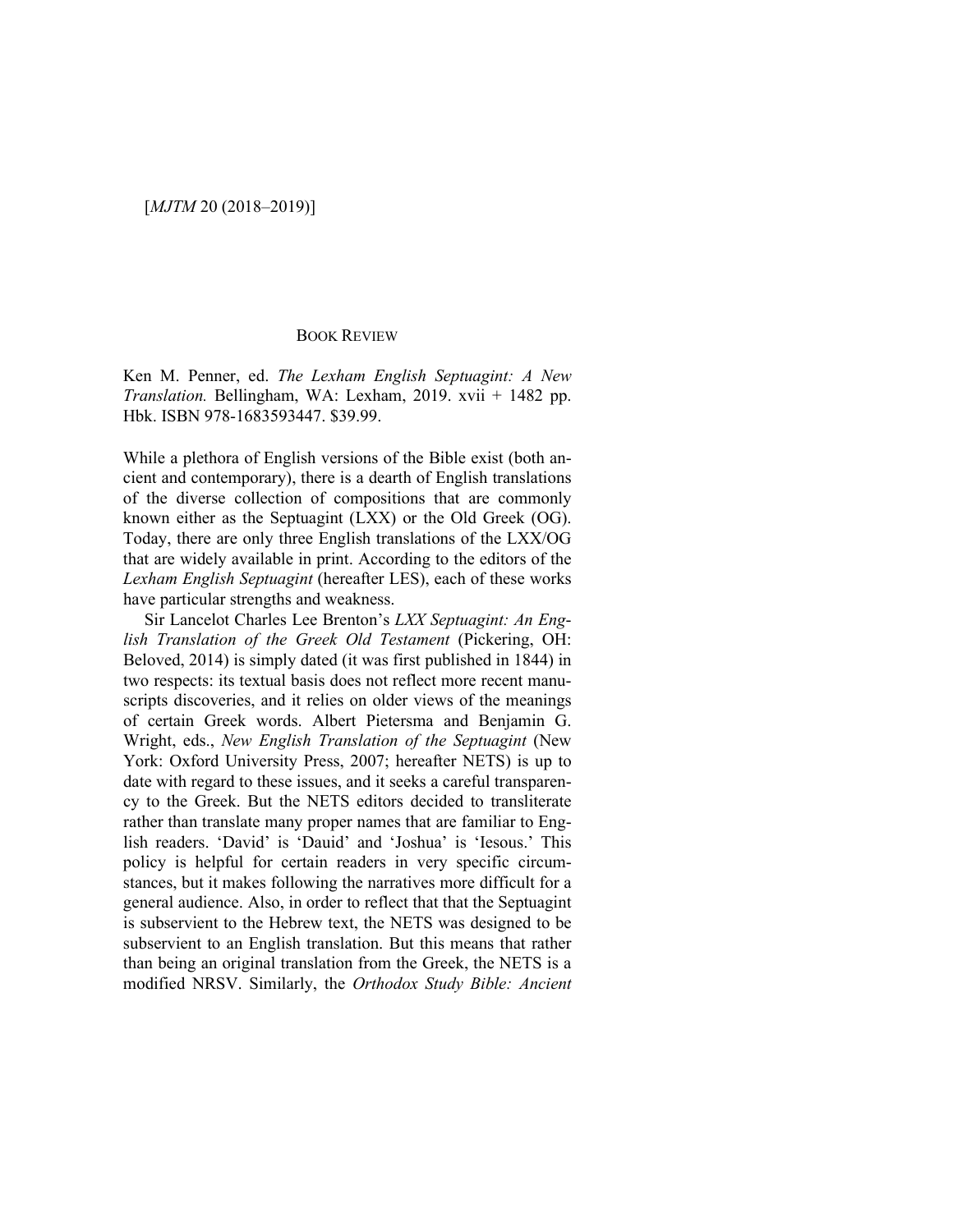*Faith Edition* (Chesterton, IN: Ancient Faith, 2019) is a revision of the NKJV that draws some vocabulary from Brenton's translation. In this way, the LES claims to be "the only contemporary English translation of the LXX that has been made directly from the Greek" (x, emphasis original).

The *Lexham English Septuagint* is a diplomatic (as opposed to an eclectic) edition based on Henry Barclay Swete's edition of the Septuagint (*The Old Testament in Greek: According to the Septuagint*. 2 vols. Cambridge: Cambridge University Press, 2010). According to the editors,

The fact that the LES is based on a diplomatic edition carries some implications for the translation style of the LES—because in a diplomatic edition the text represents an actual manuscript rather than a hypothetical original text. In the case of the LES, this means the point of reference is the person reading that Greek manuscript, rather than the person translating the Hebrew into Greek. In other words, the LES has in mind the translation not as produced, but as received. The LES seeks to replicate in English the same sort of reading experience that an ancient Greek speaker would have had when reading the Septuagint in Codex Vaticanus (xi).

To put the matter another way, the editors of the LES state that "every effort was made to render the Greek in its own right, with no eye to the Hebrew at all. The LES is an attempt to understand the question, 'How would this text have been read—understood and experienced—by a fourth century, Greek-speaking gentile Christian?" (xiii).

To contrast the LES and its most comparable alternate, namely the NETS, the LES is presented in a single-column format with running 'headings,' i.e., brief summaries or content descriptions, that are located in the outer margin. This is unlike the double-columns of the NETS that are without any 'headings.' While some readers may nit-pick the particulars, the over-arching effect is quite pleasing and user-friendly.

In addition to the above, while the NETS renders most individual names, specific places, and particular people groups largely by transliteration, the LES: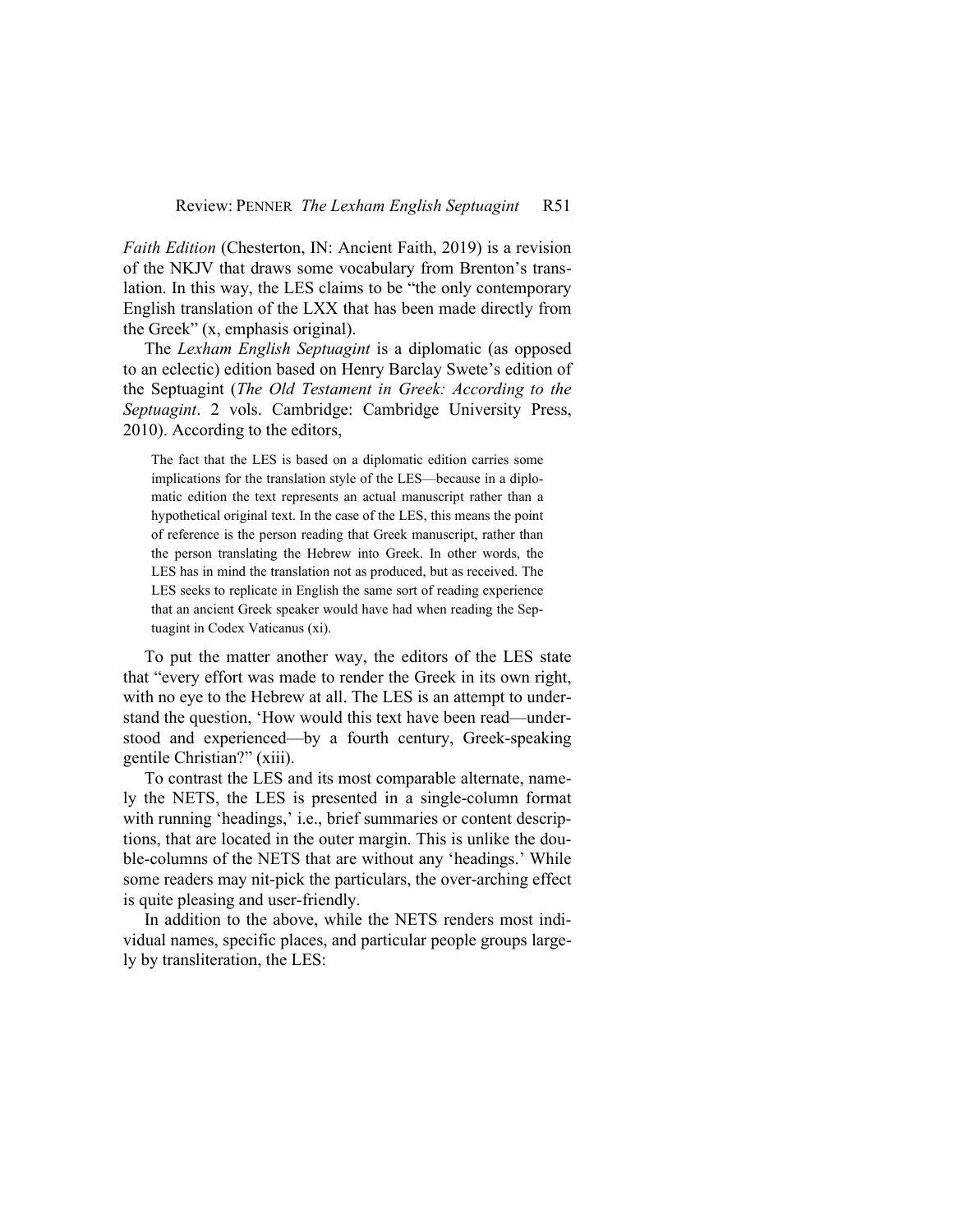## R52 *McMaster Journal of Theology and Ministry* 20

Uses the common English form of the related Hebrew proper noun to render the Greek form of that noun: it translates rather than transliterates. For the apocryphal/deuterocanonical books of the Septuagint that have no underlying Hebrew, the LES uses the NRSV to maintain consistency . . . Only in cases where no direct link could be established with the Hebrew does the LES use a transliterated form of the name" (xvi, italics original).

This decision on the part of the editors dramatically improves participant tracking as well as the readability and user-friendliness of the volume as a whole, especially with respect to those individuals whose familiarity with the content at hand is primarily through English translations of the OT.

Furthermore, it should also be noted that because the LES specifically follows Swete (unlike the NETS) it also includes a dedicated section to the fourteen "Odes," a compilation of poetic 'prayers,' such as the Songs of Moses (Exod 15:1–19; Deut 32:1–43), The Prayer of Azariah (Dan 3:26–45 OG), The Prayer of Manasseh, The Song of Our Fathers (Dan 3:52–88 OG), 'The Morning Hymn,' etc. Alongside this, for this same reason, the LES (unlike the NETS) also includes some of 1 Enoch (based on the Greek text found in Codex Panopolitanus and a fragment of Enoch in Greek contained in the Chronography of Georgius Syncellus). There are, of course, numerous differences between the Greek Enoch and the Ethiopic version, many of which are flagged by the editors of LES (see 1 En. 3:1; 4:1; 89:42–49; 89:1–5). In addition to this, while the NETS neatly arranges its text according to "Laws," "Histories," "Poetic Books," and "Prophecies," the format of the books of the LES follows the order of Swete. This may be somewhat counter-intuitive to some readers since Swete's ordering differs from certain other popular ecumenical translations, such as the NRSV, CEB, and the NETS.

Regrettably, the LES does not include a 'general introduction' to any of the individual books (unlike the NETS). A marked paucity of footnotes also exists in the LES as compared to the NETS. For example, while there are close to twenty footnotes, in total, for the Book of Ruth within the NETS, there are zero footnotes that might assist the reader within the LES. Alongside this,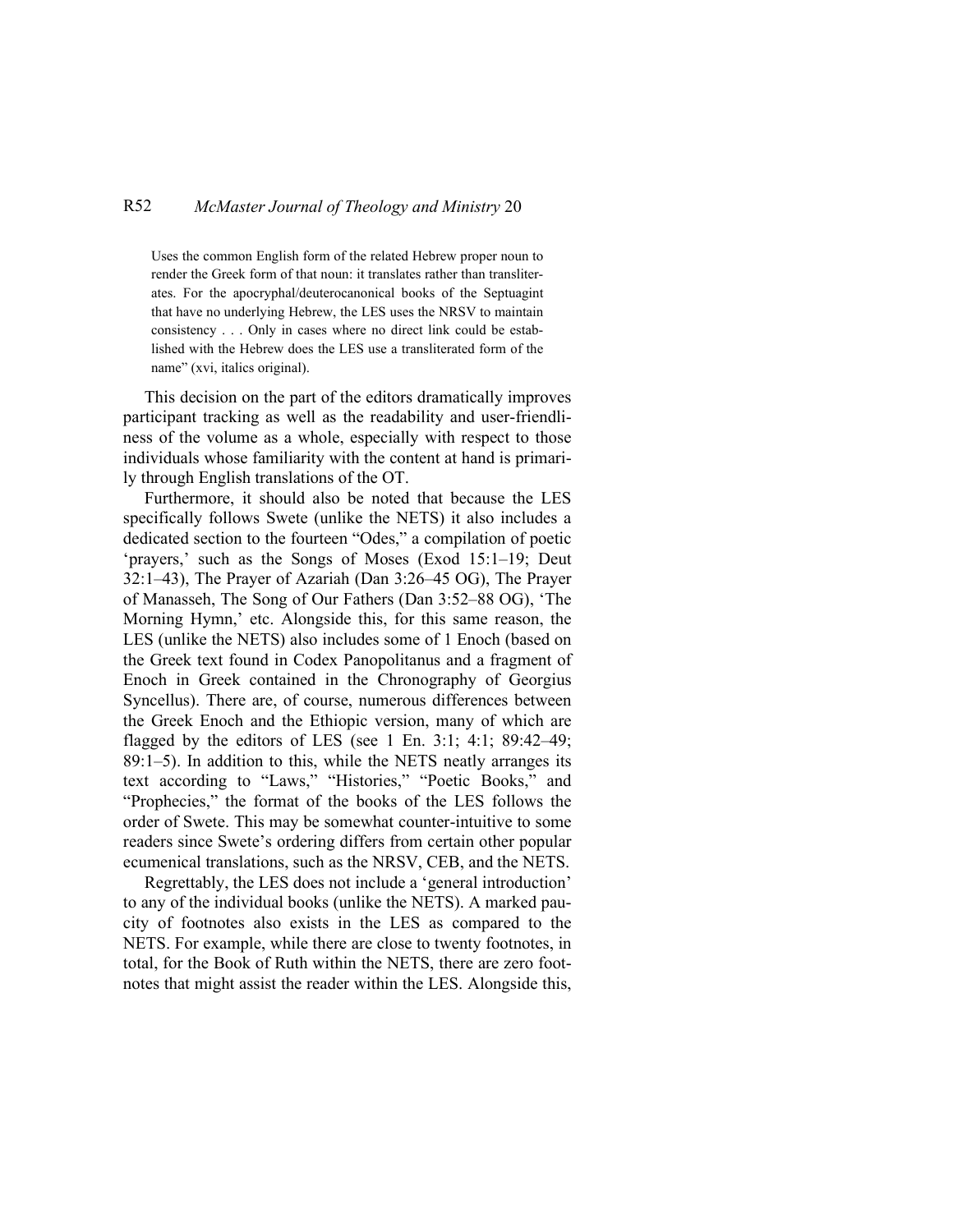there are roughly ten footnotes, in total, for Ecclesiastes in the LES while the NETS has (almost) close to that per page. To be clear, the LES footnotes generally seek to explain the meaning of certain Greek terms, expressions or vocabulary (at times in view of the Hebrew), alongside explanations of Swete's versification(s).

With respect to this point, this reviewer is persuaded that there were a number of places where many readers would likely appreciate more clarifying comments than what were provided by the editors. For example, Deut 23:2 is missing from Codex Vaticanus, and, as such, it is not represented within the text of LES. Likewise, the words "they will say" in Isa 45:14 are absent. In addition, within 1 En. 27:2 and 32:6 the variant names of "Raphael," "Gabriel," and "Uriel" are also not footnoted. Lastly, the LES renders Gen 6:2 as containing "angels of God" without a note as to the uniqueness of this specific translation and its dependence upon Codex Alexandrinus. To be clear, according to Henry Barclay Swete (*Introduction to the Old Testament in Greek: With an Appendix Containing the Letter of Aristeas*. Cambridge: Cambridge University Press, 2010 [126]), because Codex Vaticanus lost thirty-one of its original leaves, he relied heavily upon Codex Alexandrinus until Gen 46:28.

To summarize, while it is understood that the LES is explicitly a diplomatic edition of Swete, and, as such, that it was beyond the mandate of the LES to note all of the peculiarities of Swete's text(s), it is highly unlikely that the vast majority of readers would balk at the inclusion of these types of clarifying comments. Rather, it is reasonable to argue that they might actually welcome them and perhaps be 'at a loss' without them.

Lastly, the introduction to the LES suggests that Swete decided to print Theodotion "alongside" the LXX/OG version of Daniel due to its 'popularity.' The editors state:

In the case of the book of Daniel (with its additions 'Susanna' and 'Bel and the Dragon'), the older LXX translation actually fell out of favor among early Christians; in its place the translation of Theodotion began appearing in manuscripts of the Bible. Because this Theodotionic version of Daniel was so popular in biblical interpretation,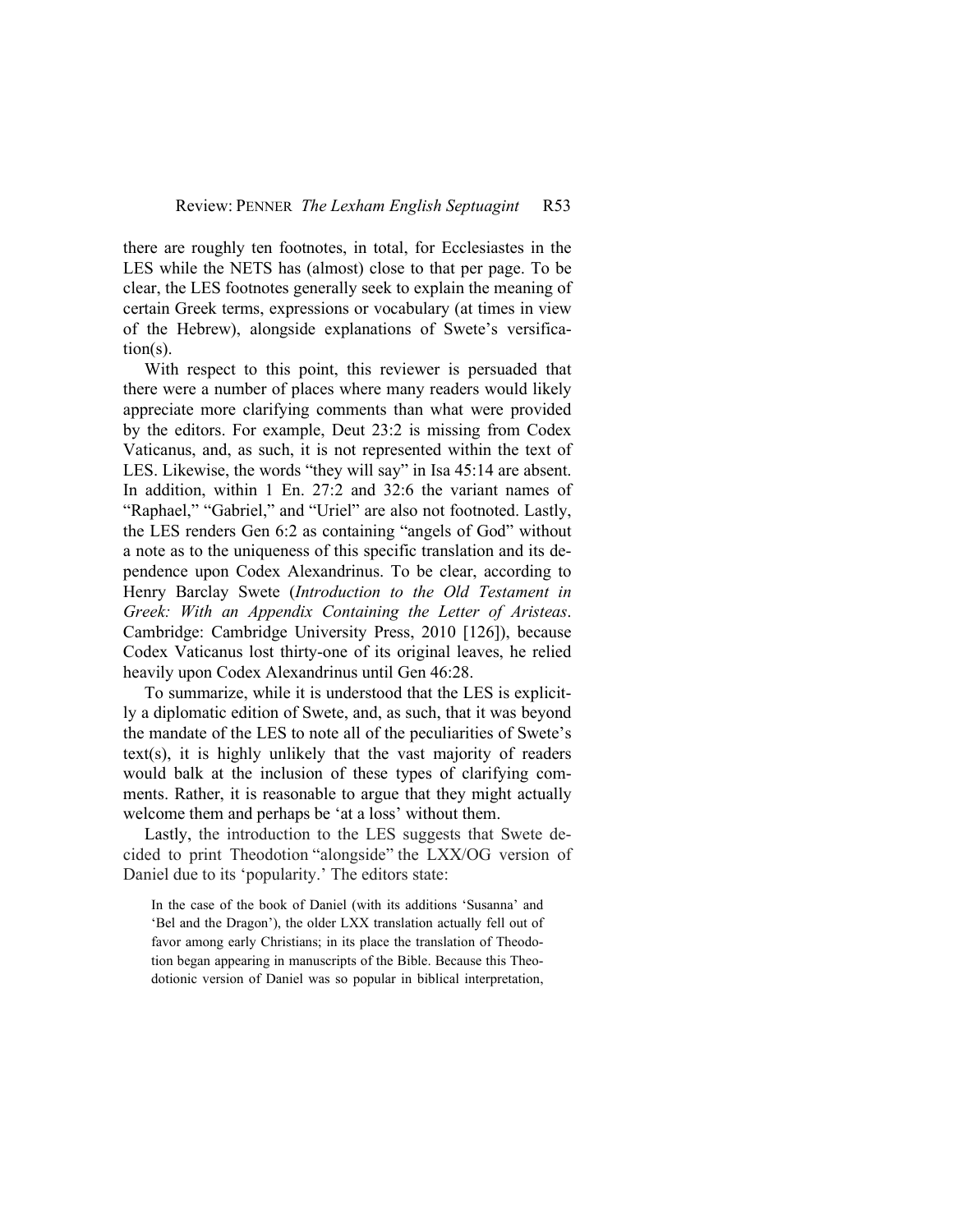## R54 *McMaster Journal of Theology and Ministry* 20

Swete decided to print it alongside the 'LXX' version of Daniel, and in the LES it is therefore included as an 'Alternate Text' (xii).

The phrasing of this paragraph suggests that Theodotion was actually inserted into the diplomatic text, when, in fact, it is the LXX/OG that was inserted. As Swete states:

It is well known that in Daniel the text of the LXX is preserved in one MS, only, a cursive, and not earlier than the ninth century. Before the days of Jerome the church had ceased to read the Septuagint of Daniel, its room having been filled by the version attributed to Theodotion (Swete, *Introduction to the Old Testament in Greek* [v]).

For the sake of clarity, therefore, the introduction should, perhaps, have been written to represent the LXX/OG as being "inserted" into Swete's text (since it is in Vaticanus). It is also possible that the wording of the LES here might give the uninitiated the false idea that the Theodotionic version of Daniel occupied a less influential place in Christian (and Jewish) circles than what it actually did. Finally, the fact that the texts are not written side-by-side also makes potential comparisons between the two much more difficult.

From an aesthetics perspective, there are few things to critique about the LES. The binding and look of the volume is quite attractive—the gilt designs and lettering of the cover and spine are an especially nice touch. Regrettably, there is no ribbon marker. The show-through in the pages is acceptable and the book lies open flat. That being said, in contrast to the NETS, the inside margins of the LES are fairly narrow so the text often runs into the gutter. The LES does not include a concordance or any maps (same as the NETS, however, one might add). Minor typographical errors also occur (see Gen 3:24; 10:25; Exod 14:9; 1 Kgdms 21:14; 2 Chr 6:18; Pss 1:1; 18:7; Dan 4:34; 2 Macc 10:5).

For those looking for a new English translation that is based upon Swete's work, one would be hard pressed to find a better alternative than *The Lexham English Septuagint*. Its primary readers will likely be LXX/OG and OT scholars, students, the invested layperson, and, one hopes, studious pastors.